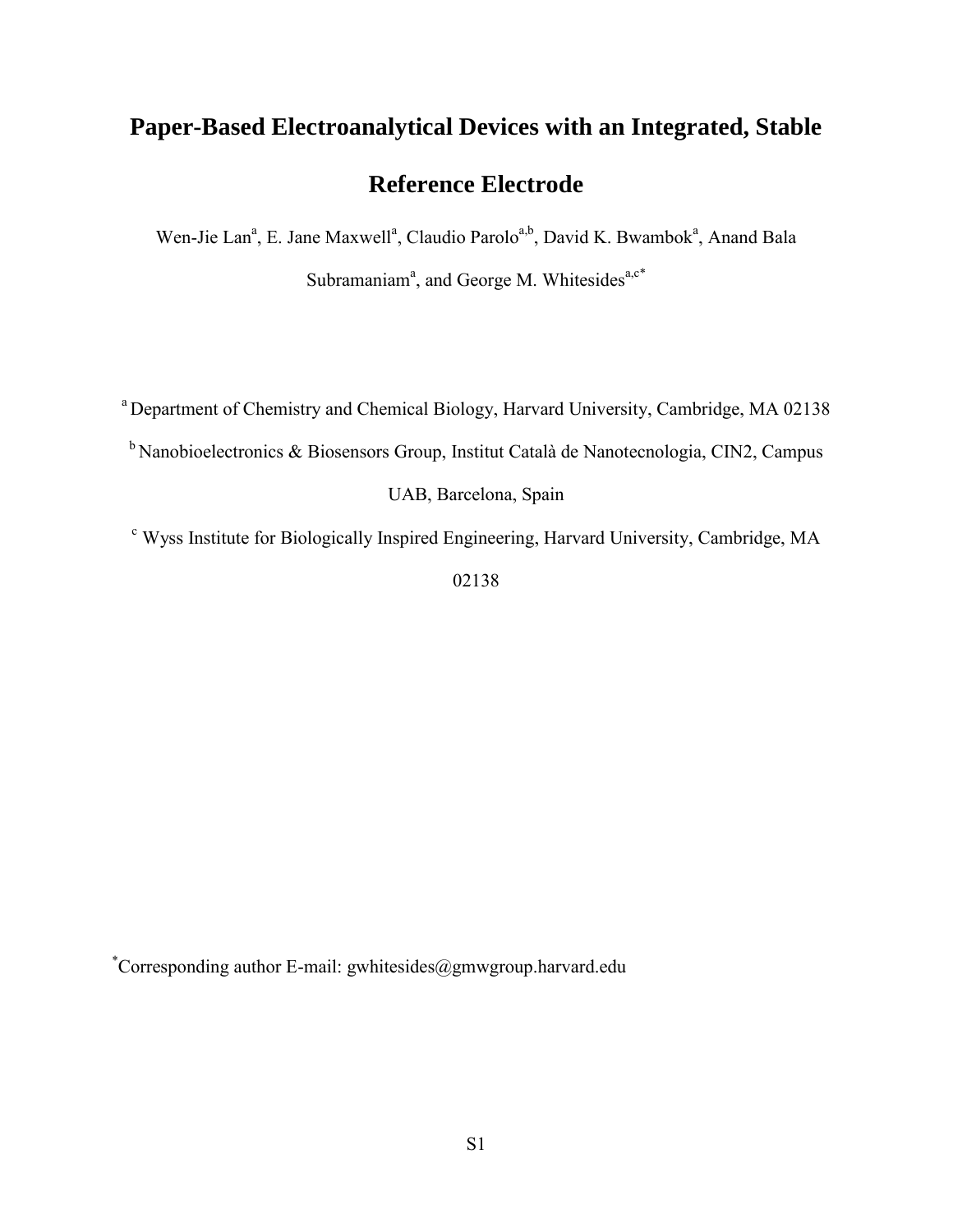# **Supporting Information**

# *Experimental*

*Chemicals*: Carbon ink (E3456) and Ag/AgCl ink (E2414) were purchased from Ercon Inc. (Wareham, MA). Potassium nitrate  $(KNO<sub>3</sub>)$  was purchased from Alfa Aesar. Potassium chloride (KCl), potassium ferricyanide (K<sub>3</sub>[Fe(CN)<sub>6</sub>]), potassium hexachloroiridate (IV) (K<sub>2</sub>IrCl<sub>6</sub>), ferrocene (Fe(C<sub>5</sub>H<sub>5</sub>)<sub>2</sub>), hexaammineruthenium (III) chloride (Ru(NH<sub>3</sub>)<sub>6</sub>Cl<sub>3</sub>), tetrabutylammonium hexafluorophosphate (TBAPF<sub>6</sub>), and acetonitrile were purchased from Sigma-Aldrich and used as received.

*Electrochemical Supplies*: Glassy carbon disk working electrodes (3-mm diameter, part # CHI 104) and Ag/AgCl reference electrodes with 1 M KCl internal filling solution (Part  $#$  CHI 111) were purchased from CH Instruments, Inc. A platinum gauze (Stock # 10283, Alfa Aesar) was used as the counter electrode. The working electrodes were polished before voltammetric experiments using a polishing kit (CHI 120) from CH Instruments.

*Fabrication and Use of the Device*: Paper-based zones and microfluidic channels were fabricated by patterning chromatography paper (Whatman 1 Chr) by wax printing. We fabricated electrochemical analytical devices by stencil-printing carbon ink or Ag/AgCl ink on the waxprinted paper. We generated a stencil for printing by designing patterns of electrodes using AutoCAD<sup>®</sup> 2012, and cut the pattern into frisket film (Grafix, low tack) using a laser-cutter (VersaLASER VLS3.50, Universal Laser Systems Inc.). We adhered the stencil on top of the paper, and filled the openings of the stencil with ink. We cured the ink by baking the electrodes in an oven at  $\sim$ 100 °C for 15-20 min. After the ink dried, we removed the film carefully. The reference and sample solutions were added to the corresponding zones using a pipette. For the

S2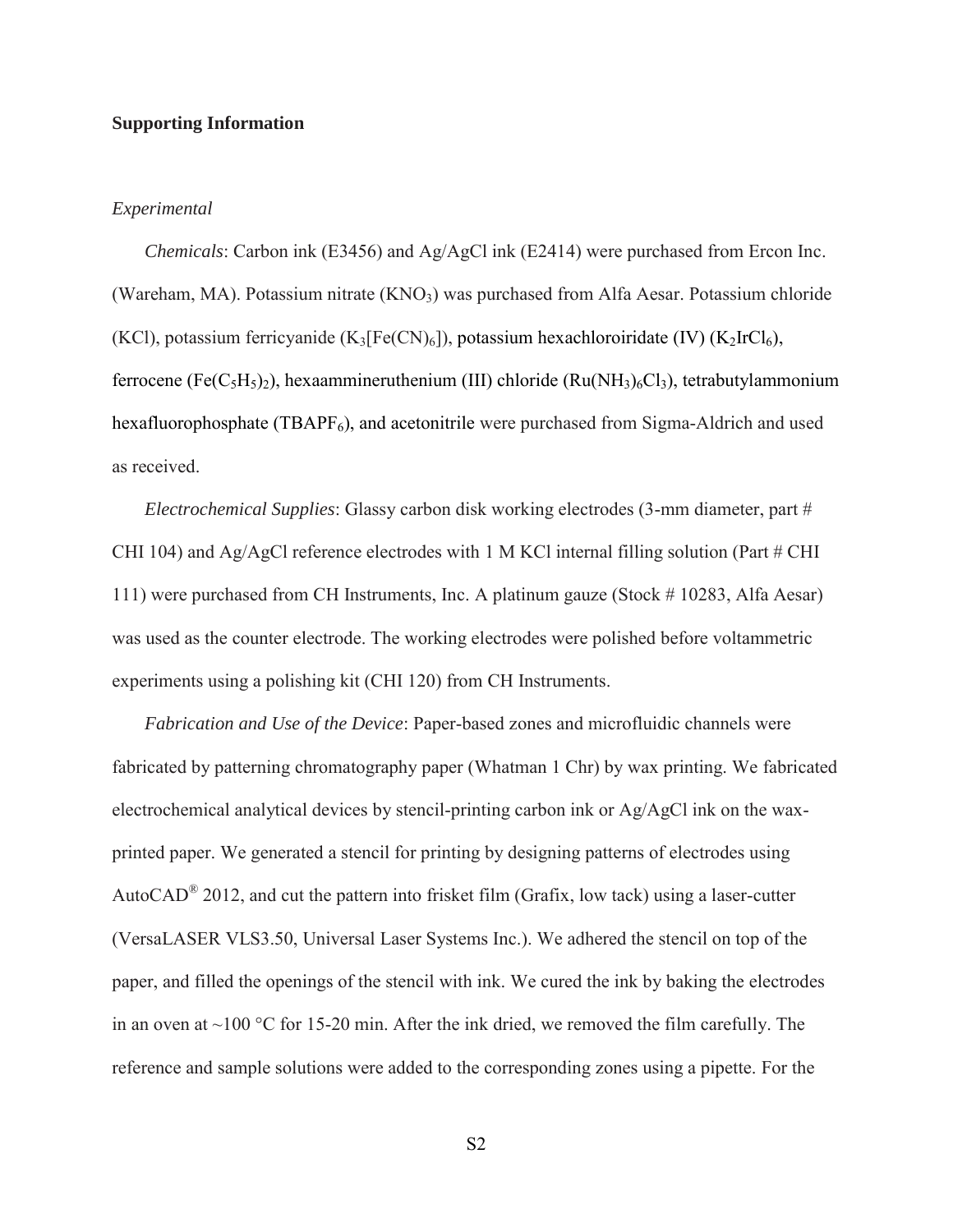sealed devices, we cut and attached Fellowes<sup>®</sup> self-adhesive sheet (Staples) to the top and bottom of the device to minimize the effect of evaporation.

*Device Geometry*: The carbon working electrode is a 1.5-mm diameter disk electrode, while the carbon counter electrode has a larger surface area and surrounds the working electrode (Figure 1). For voltammetric applications, we designed rEPADs such that the carbon working and counter electrodes were stencil-printed on the right side of the device and the Ag/AgCl reference electrode (Ag/AgCl ink associated with the KCl solution) on the left side.

*Cyclic Voltammetry*: We performed cyclic voltammetry (CV) with paper-based devices (or a commercial electrochemical cell) and a potentiostat (Pine Instrument Co., AFCBP1) interfaced to a computer through a PCI-MIO-16E-4 data acquisition board (National Instruments) for potential and current measurements. Voltammetric data were recorded using in-house virtual instrumentation Pinechem 2.7.9a (Pine Instruments).

#### *Convection in the Paper-Based Devices*

Because we pipetted the same small amount of the solution  $(10 \mu L)$  to each zone, the mass transfer in the fluid-filled channel due to convection is negligible, *i.e.*, the convection is not strong enough to drive the solution from one side of the device to the other. In fact, even when 10 L was applied only to the left zone, the solution stopped at the right-hand part of the microfluidic channel and did not wick into the right zone. Applications of convective flow in paper-based devices are detailed elsewhere (see reference 1).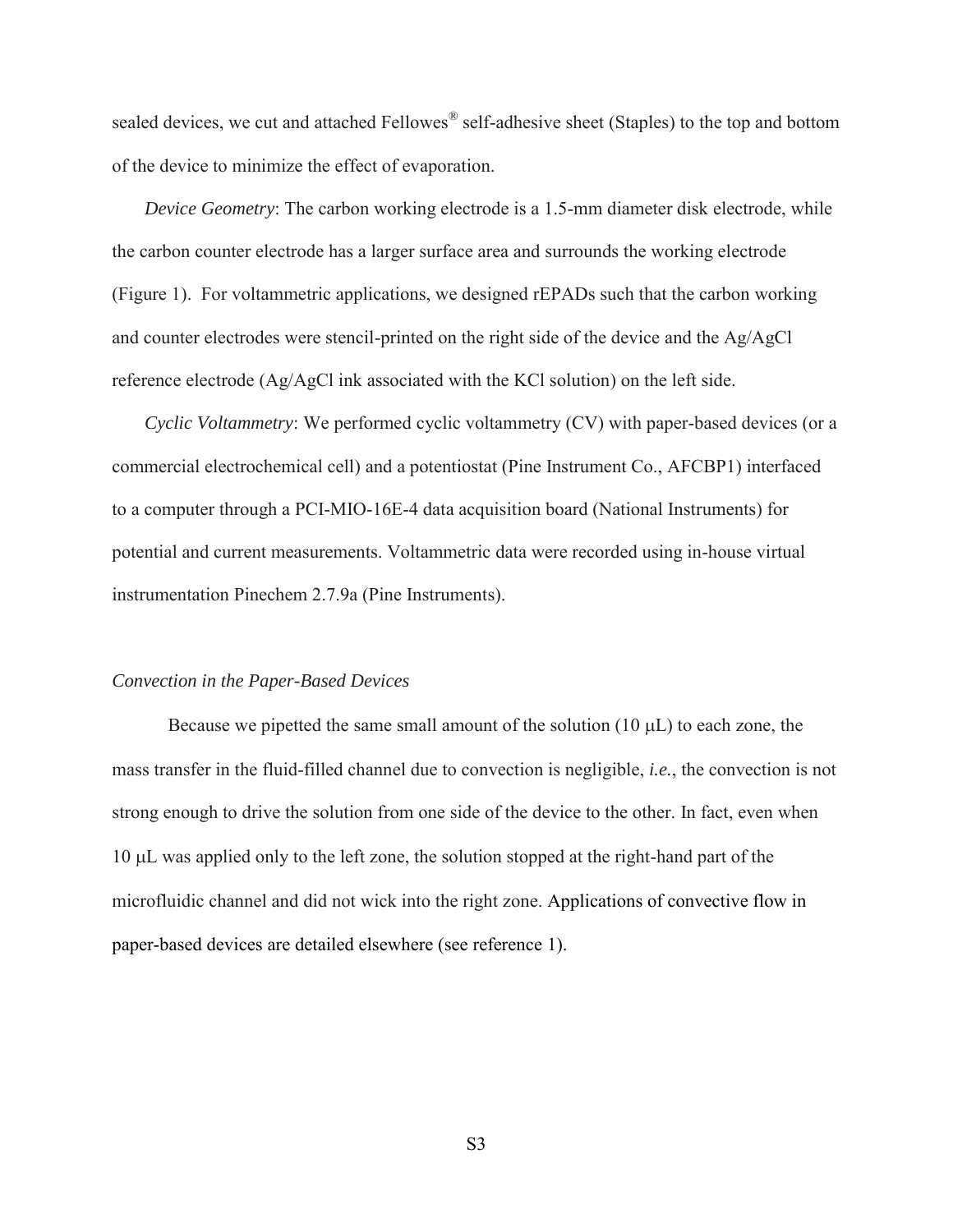# *Lifetime of Paper-Based Devices*

We investigated the effect of sealing the devices with tape on the working time of the rEPADs without printed electrodes. Sealed devices require much longer times for the solutions to wick into the central mixing zone, compared to uncovered (Figure S1) devices (~15 min *vs*. ~0.5 min), because the air that initially occupies the central channel must diffuse through the tape or through the sides of the device as it is displaced by the sample and reference solutions. The uncovered devices dried completely within 20 minutes, while the sealed devices remained wet for more than 12 h. The color of the paper with  $CoCl<sub>2</sub>$  solution changed from pink to blue after the water had evaporated. In Figure 2f, the yellow color in the central contact zone might be due to the precipitation of various crystals including  $CuCl<sub>2</sub>, CoSO<sub>4</sub>, CoCl<sub>2</sub>, and CuSO<sub>4</sub>.$ 

The lifetime for the rEPADs with printed electrodes is significantly shorter than the drying time for the unprinted devices because the electrodes creates a gap between the paper layer and the tape layer that allows water vapor to escape. This gap, however, can be filled by inserting a layer of parafilm or other filler materials, if longer device lifetime is desired.

# *Cost of Voltammetric rEPADs*

We estimate the cost of materials of rEPADs to be  $\sim 0.06$  per device. Ag/AgCl ink costs \$1 per gram, and one gram of ink is sufficient to produce thirty devices by manual stencil printing (\$0.033 per device). Graphite ink costs \$0.20 per gram, and one gram of graphite ink produces twenty devices by manual stencil printing (\$0.01 per device). One page of wax-printed paper (20 cm by 20 cm, 28 devices) costs  $\sim$ \$0.50 (\$0.018 per device). Thus, one device costs \$0.061 in total. We estimate the cost of one device could be as low as \$0.04 using a mixed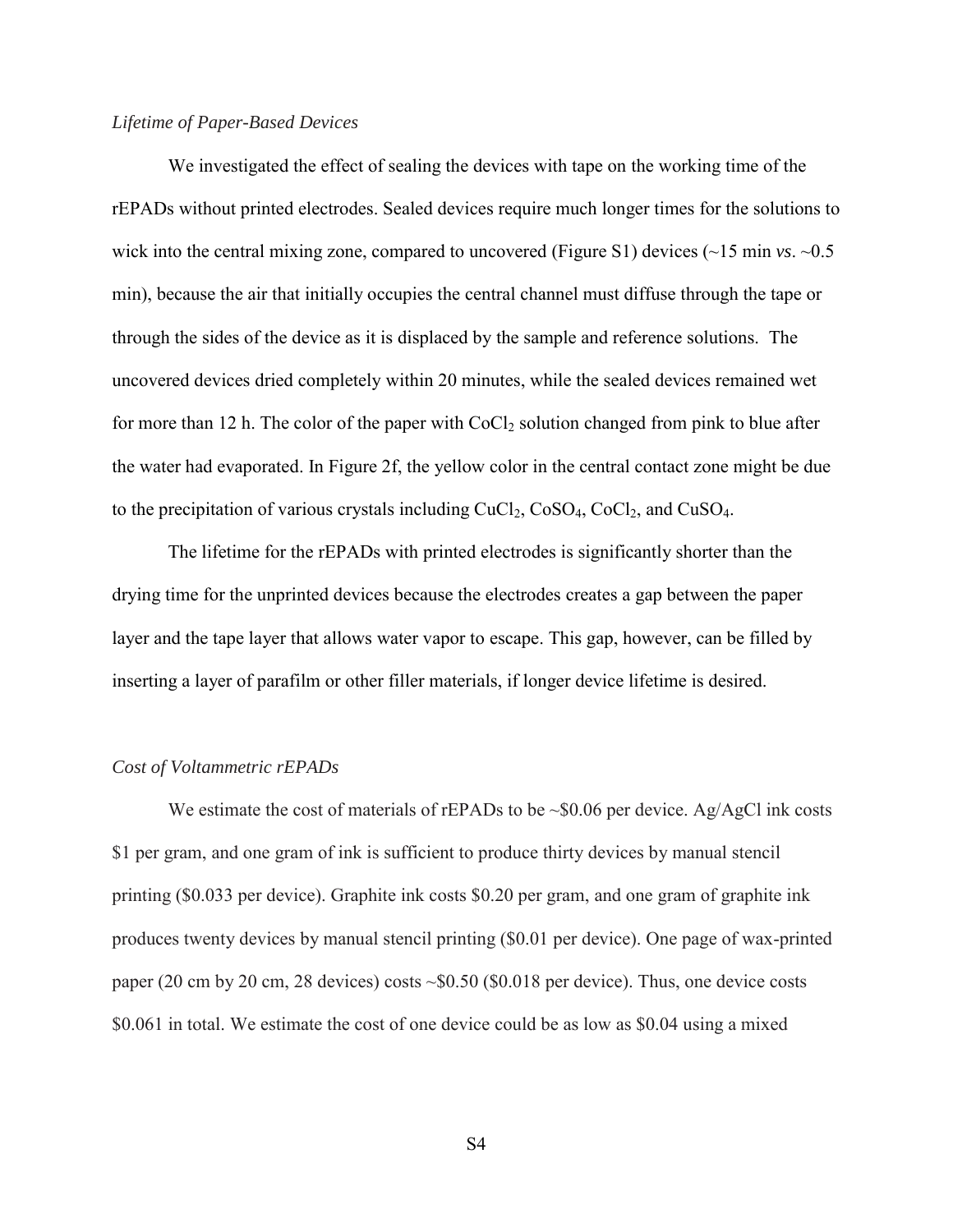Ag/AgCl/graphite ink as the reference electrode material. The estimation above is based on the price of commercial products.

# *Quantitative Measurements by Cyclic Voltammetry*

The stability of the voltage measurement provided by the rEPAD allows us to use cyclic voltammetry to obtain quantitative information about the concentration of analyte. Figure S3a demonstrates a linear relationship between the peak current, *i*p, at 0.19 V (*vs*. Ag/AgCl) and the concentration of  $K_3[Fe(CN)_6]$  in the range of 1 to 10 mM (a typical range for cyclic voltammetry), in agreement with the Randles*-*Sevcik equation (eq S1).

$$
i_p = (2.69 \times 10^5) n^{3/2} A D_o^{1/2} C_o^* v^{1/2}
$$
\n(S1)

In this equation, *n* is the number of electrons transferred per analyte, *A* is the electrode area,  $D<sub>o</sub>$  is the diffusion coefficient of the analyte,  $C_o^*$  is the bulk concentration of the analyte, and  $v$  is the scan rate of the applied potential (V/s).

Cyclic voltammetry is not an ideal method for accurate quantitation of electroactive species, because the correction for the non-Faradaic charging current is typically uncertain. When properly referenced, the method does, however, provide an estimate of the analyte concentration; more importantly, the peak potentials, and the shape of the voltammetric curves, provide a qualitative study of redox processes and an understanding of the electrochemical mechanism of the system.

Figure S3b shows that the cathodic peak current is linearly proportional to the square root of the scan rate ( $v^{1/2}$ ) in the rEPAD; this result indicates a reversible wave and diffusioncontrolled mass transfer towards the working electrode, in accordance with the expected characteristics of the ferri/ferrocyanide redox couple.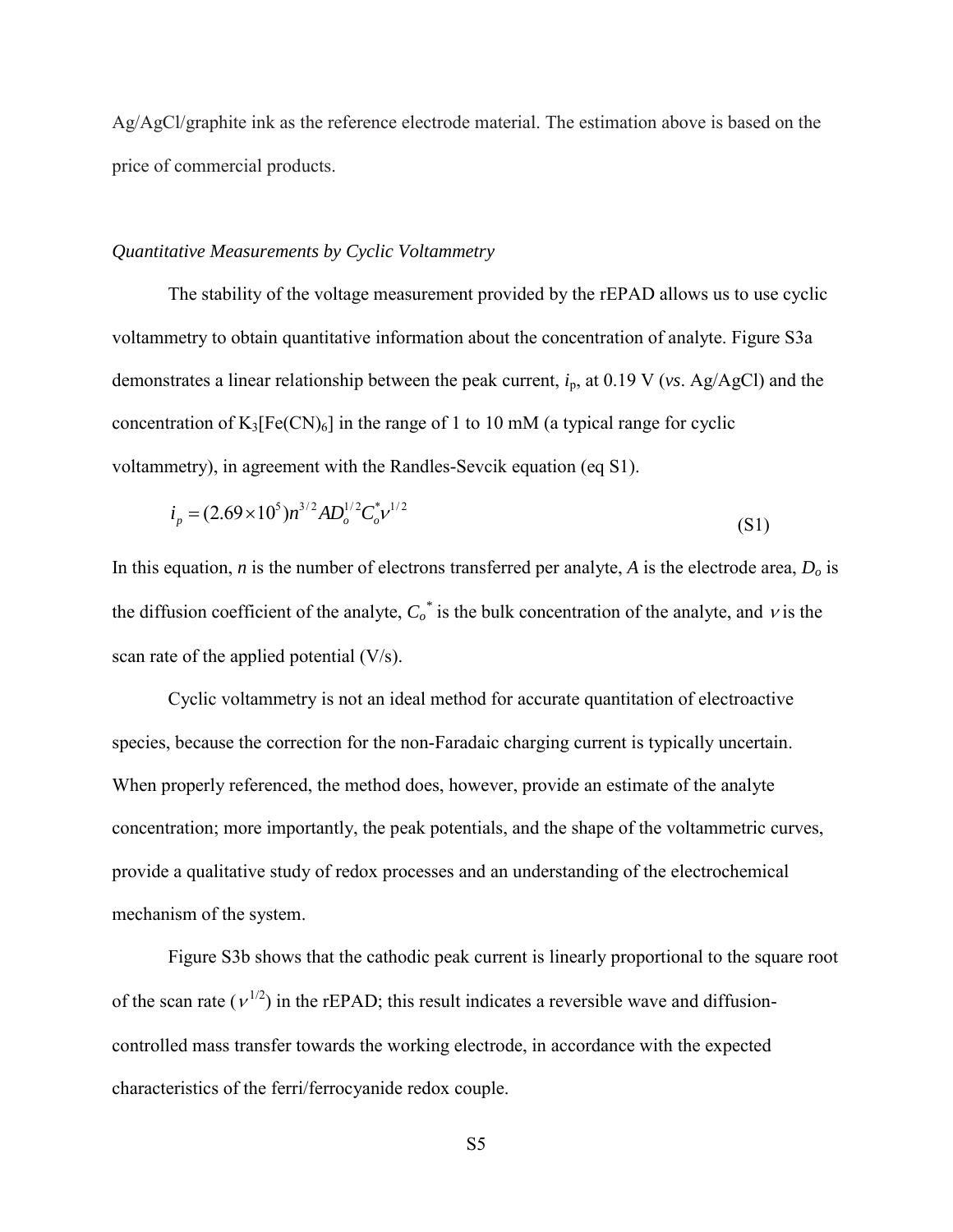# *rEPADs for multiplexed voltammetry*

The potential differences between the anodic and cathodic peak potentials  $(\Delta E_p)$  of Ru(NH<sub>3</sub>) $6^{3+/2+}$  and IrCl $6^{2-7/3-}$  were 88.4 and 86.4 mV, respectively (Figure 4). These values are slightly higher than the theoretical value for an ideal reversible one-electron redox system (59 mV at 25  $^{\circ}$ C), and may result from the ohmic resistance of the solution.<sup>2</sup>

Acetonitrile was used to dissolve the ferrocene and tetrabutyl ammonium hexafluorophosphate (TBAPF $_6$ ). The wax boundaries contained the acetonitrile within the hydrophilic region as long as only a small volume of solution (several  $\mu L$ ) was used. Other cross-linked polymers that define channels— $e.g., SU-8<sup>3</sup>$ —would resist dissolution for longer, but were not required here. The applicability of this system is currently limited by evaporation, and the long-term incompatibility of electrochemical organic solvents with the wax barrier and the adhesive tape, but could be improved with further engineering and careful choice of materials.

We speculate that the relatively large capacitive current for the ferrocene/ferrocenium redox couple in acetonitrile (Figure 4c) is due to the interaction between the rough surface of the carbon electrode and the organic solvents used in the paper-based device. The peak splitting  $(\sim 0.2 \text{ V})$  is often observed as a consequence of the sluggish, heterogeneous kinetics at the surface of the carbon electrodes.<sup>4</sup> Quantitative analysis of samples in organic solvents by rEPADs may be affected by the relatively high instability of the interface between the organic solvent and the aqueous reference solution. The signal/noise ratio, however, can be increased upon reducing the scan rate of the voltage. $5$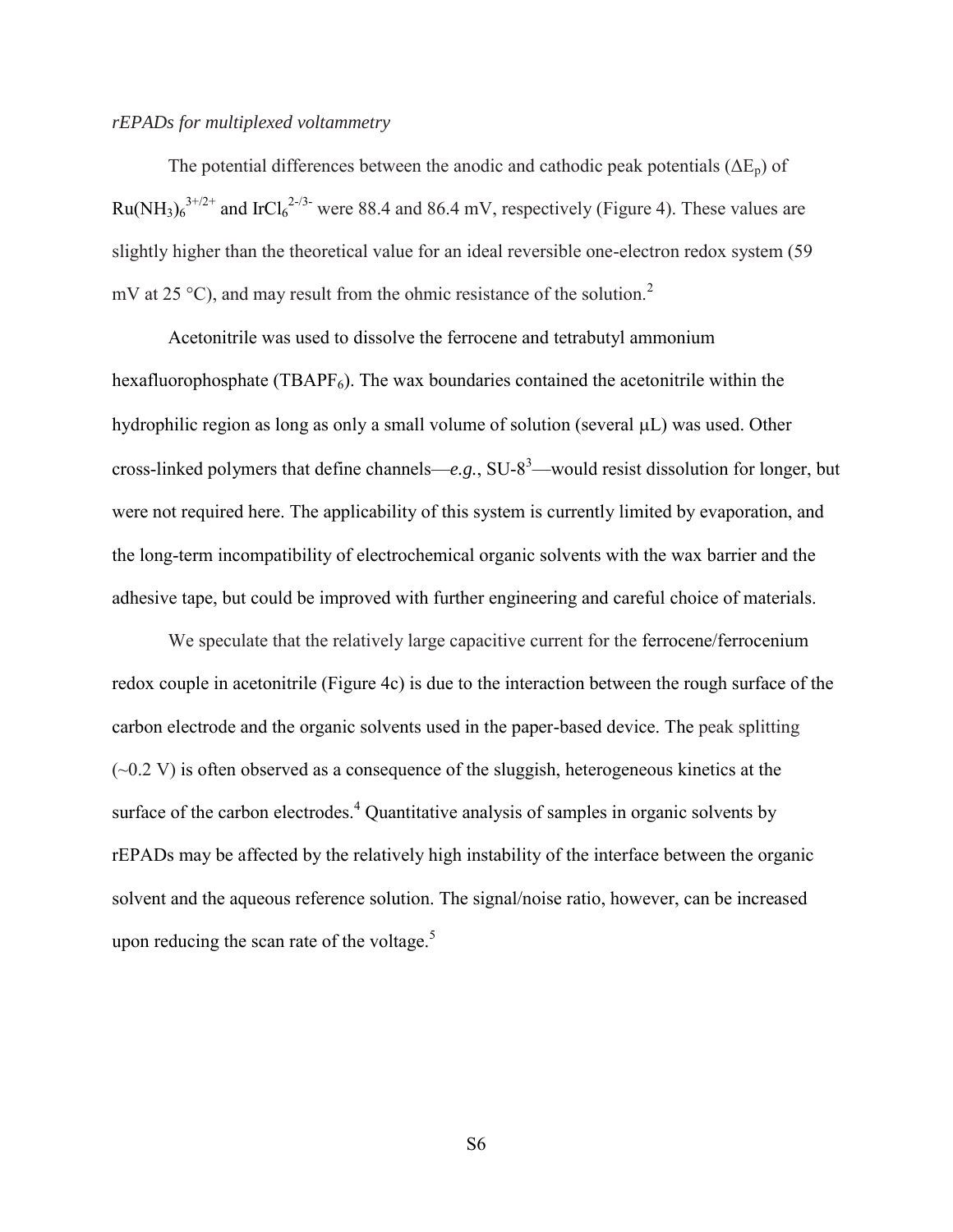**Table S1** Applications of paper-based electroanalytical devices

| Reference                    | Species detected/quantified                      | Electrochemical method    |
|------------------------------|--------------------------------------------------|---------------------------|
| Nie et al. $[6,7]$           | Glucose, lactate, ethanol,                       | Chronoamperometry, cyclic |
|                              | and heavy-metal ions                             | voltammetry, anodic       |
|                              |                                                  | stripping voltammetry     |
| Carvalhal et al. [8]         | ascorbic acid and uric acid                      | Amperometry               |
| Henry et al. [9]             | Glucose, lactate, uric acid,                     | Chronoamperometry, cyclic |
|                              | Au, and iron                                     | voltammetry, square wave  |
|                              |                                                  | voltammetry               |
| Yu et al. $\lceil 10 \rceil$ | Immunosensor                                     | Differential pulse        |
|                              | (carcinoembryonic antigen                        | voltammetry               |
|                              | (CEA) et al.)                                    |                           |
| Lankelma et al. [1]          | Glucose                                          | Amperometry               |
| Liu et al. $[11]$            | Adenosine, glucose, $H_2O_2$                     | Amperometry, cyclic       |
|                              |                                                  | voltammetry               |
| Shiroma et al. [12]          | paracetamol, 4-aminophenol                       | Amperometry               |
| Knoll et al. [13]            | $K^+$ , Na <sup>+</sup>                          | Potentiometry             |
| Novell et al. [14]           | $\overline{\text{NH}_4}^+$ , K <sup>+</sup> , pH | Potentiometry             |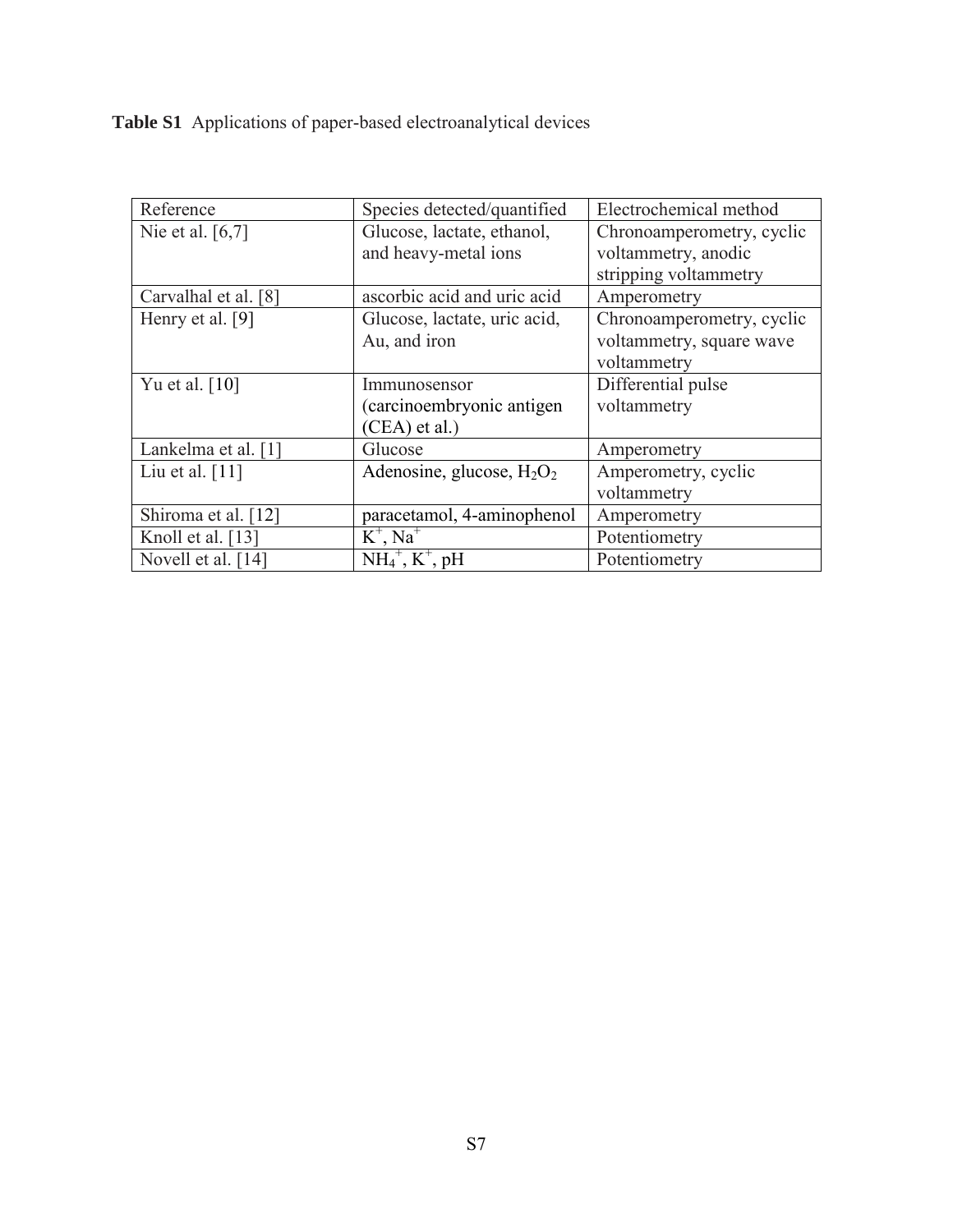**Figure S1.** Photographs of a paper-based microfluidic device taken after adding distilled water and pink solution of  $CoCl<sub>2</sub>$  to corresponding zones. The  $CoCl<sub>2</sub>$  solution mixed with the water in the central zone but did not diffuse into the left paper zone. The color of the  $CoCl<sub>2</sub>$  solution became paler after 5 min and blue after 10 min as the device gradually dried out because of solvent evaporation. The device was not sealed with tape.

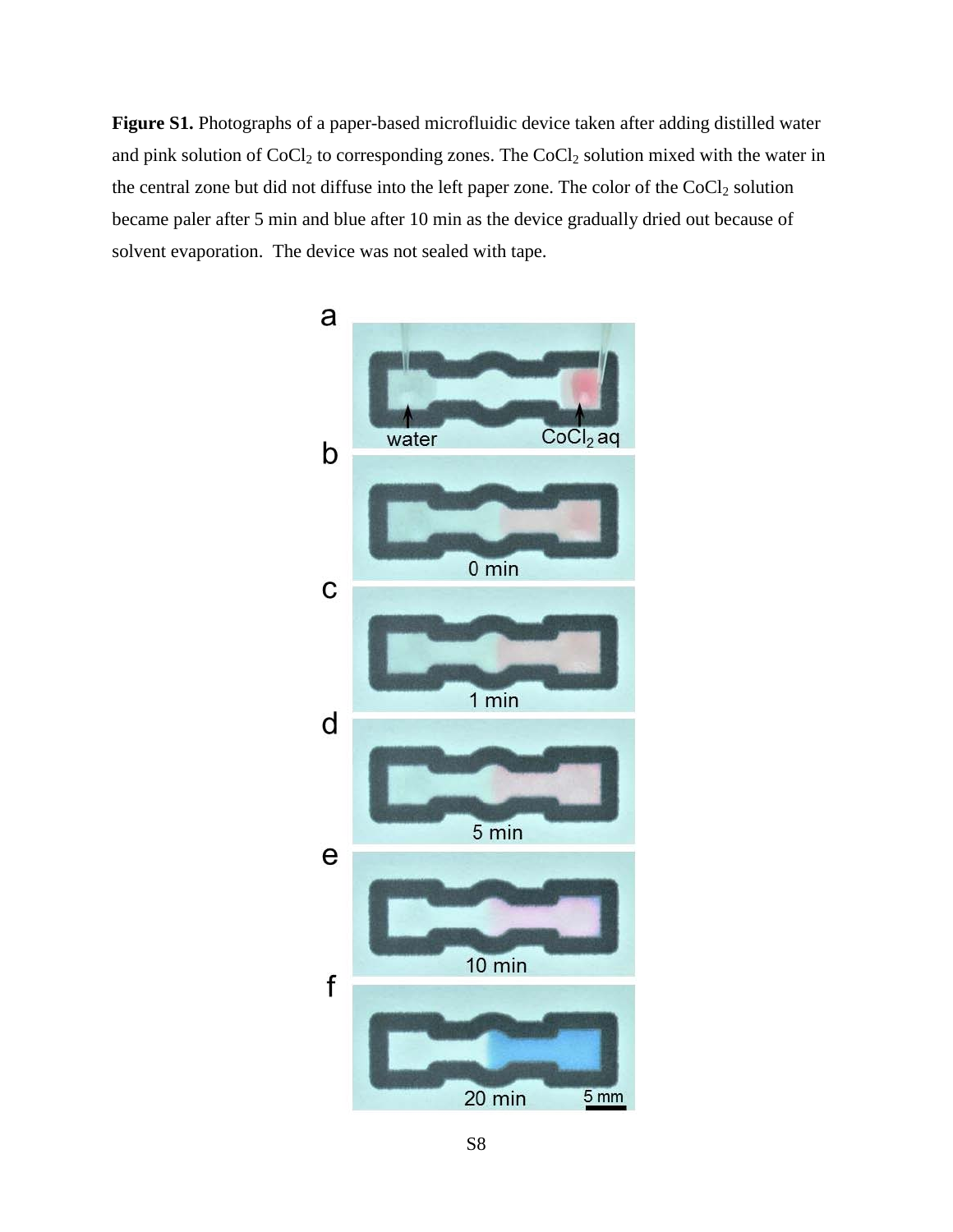**Figure S2. (**a) Photograph and schematic illustration of a commercial Ag/AgCl reference electrode. (b) Front view and back view of a paper-based electrochemical device (rEPAD). The paper was patterned by wax printing to define the sample zone, central mixing zone, reference zone, and microfluidic channels. The sample and reference zones include stencil-printed carbon and Ag/AgCl electrodes, respectively. The arrows with the same number as in (a) refer to similar functions. The dashed lines indicate the approximate boundaries of the carbon and Ag/AgCl ink printed on the back.

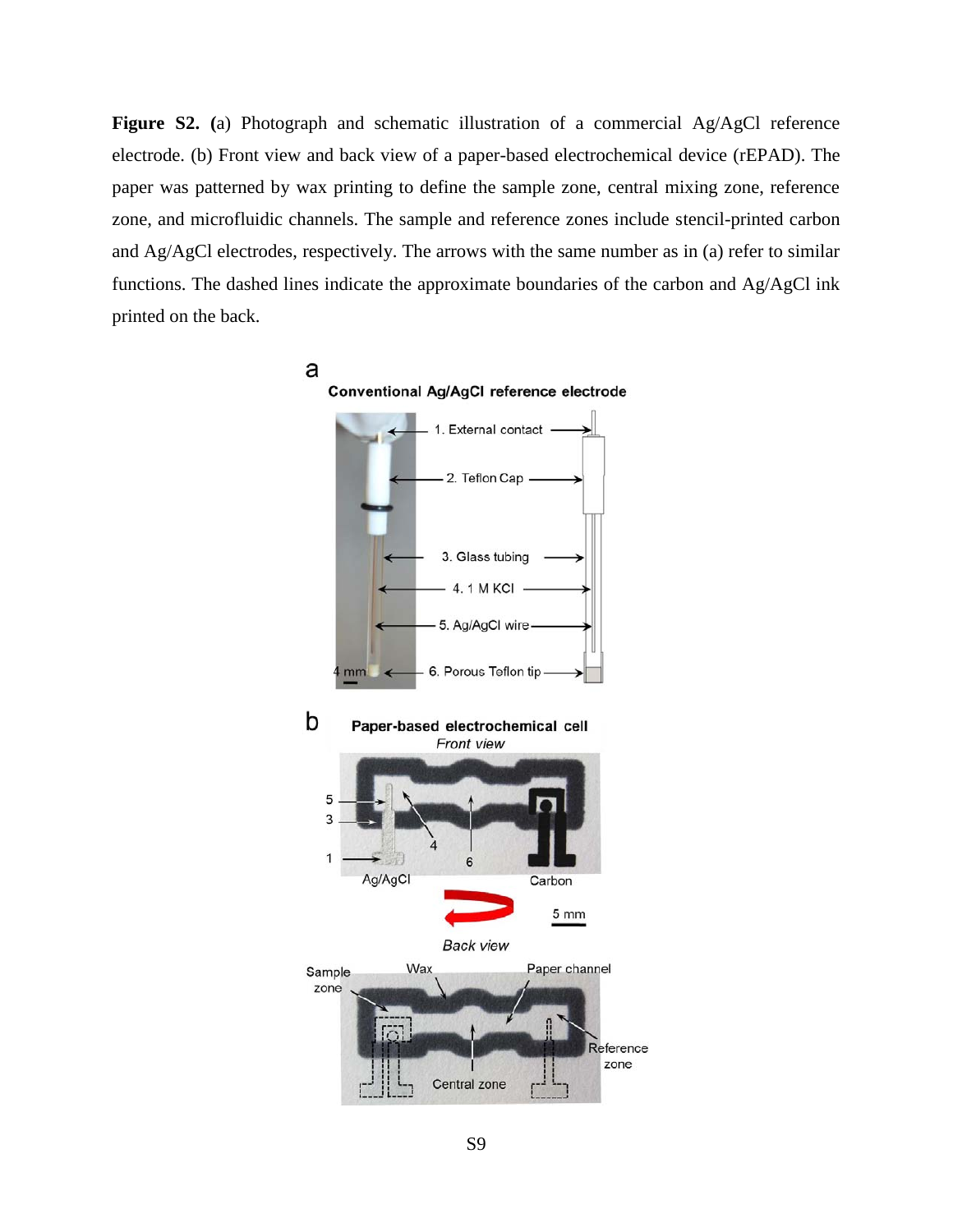**Figure S3.** Cathodic peak current  $(i_p)$  as a function of (a) the concentration of  $K_3[Fe(CN)_6]$  and (b) the square root of the scan rate  $(v^{1/2})$  for cyclic voltammetry experiments conducted on rEPADs. The solid lines represent a linear fit to (a) with regression equation:  $y = 0.16 + 1.4x$  ( $R^2$ )  $= 0.998$ , n = 7), and a linear fit to (b) in e with regression equation: y = -0.65 + 0.42x (R<sup>2</sup> =  $0.995$ ,  $n = 7$ ).